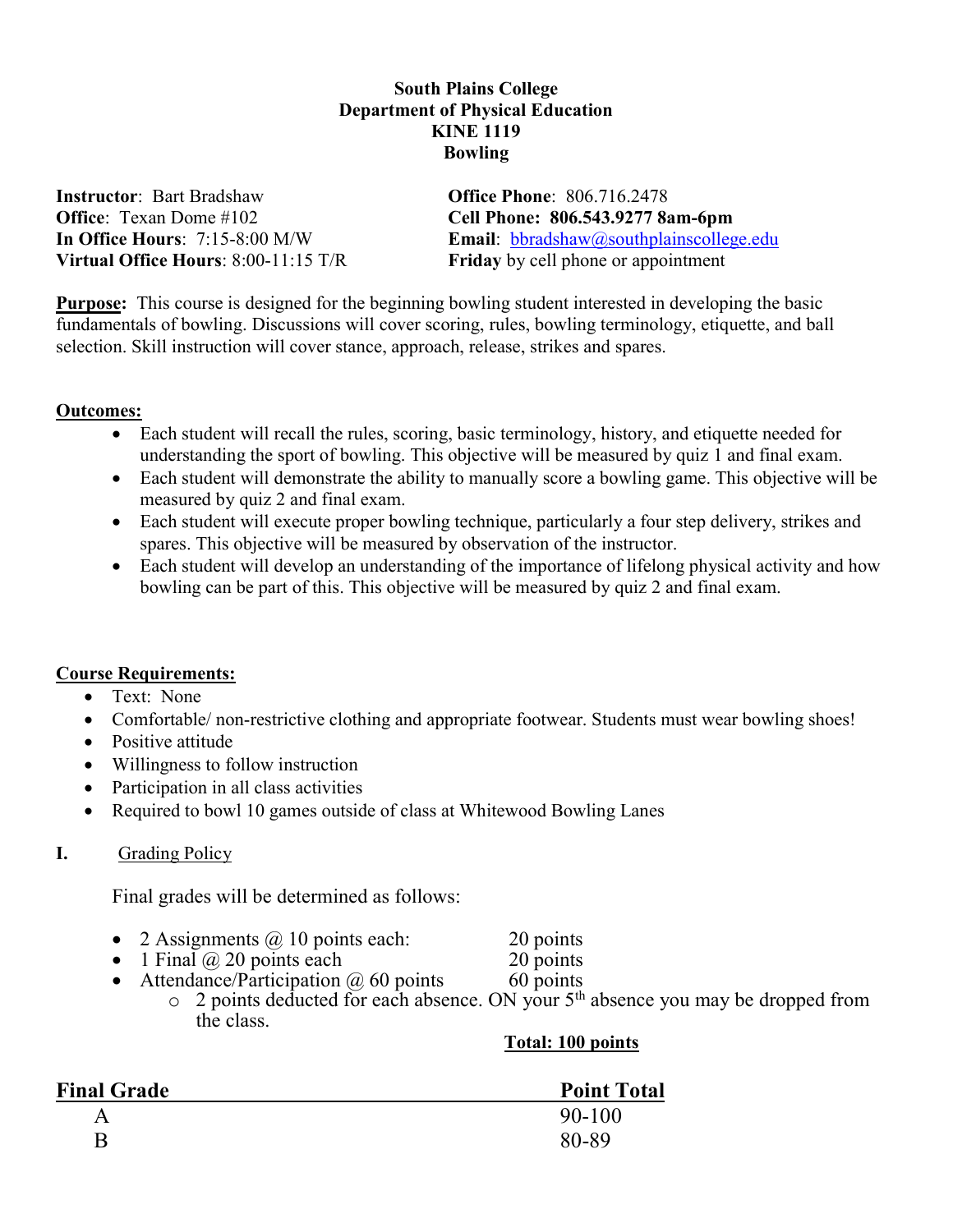|   | 70-79        |
|---|--------------|
| D | 60-69        |
| F | 59 and below |

#### A. Attendance/ participation

(These are subjective evaluations of the instructor.)

- Attendance Records (by instructor)
- **Appropriate intensity**
- Following instruction
- **Proper dress**

## B. Assignments

- $\blacksquare$  1<sup>st</sup> assignment given will cover the syllabus, lectures, and various articles.
- $\blacksquare$  2<sup>nd</sup> assignment will include the completion of 10 required games that you are responsible to pay for on your own. These games must be bowled outside of class times at Whitewood Bowling Lanes. Further instructions on this will be given in class.

#### D. Final Exam

- The final exam will be comprehensive.
- If you are late to class, depending on the amount of time you are late, I will determine if it will be recorded as a tardy or absence. Each tardy will count as ½ an absence. Same rule applies when a student LEAVES CLASS EARLY.
- Drops will be made by the instructor for excessive absences, discipline, and disregard for the class guidelines. It will be the student's responsibility to drop themselves after the administrative drop day. TWO WEEKS OF CONSECUTIVE ABSENCES = DROPPED FROM THE

CLASS. This is a college policy. If you stop coming to class, it is best that you withdraw yourself. Refer to SPC catalog pg.21

#### II. Additional Information:

- A. We do not provide towels.
- B. You must use a 10 pound ball or heavier.
- C. No cell phones! No texting during class! No I Pads or personal computers.
- D. Bowling alley rules must be obeyed as far as drinks are concerned.
- E. Do not eat a heavy meal prior to class.
- F. Use the restroom prior to class.
- G. Hats are allowed.

Diversity Statement: In this class, the teacher will establish and support an environment that values and nurtures individual and group difference and encourages engagement and interaction. Understanding and respecting multiple experiences and perspectives will serve to challenge and stimulate all of us to learn about others, about the larger world and about ourselves. By promoting diversity and intellectual exchange, we will not only mirror society as it is, but also model society as it should and can be.

Disabilities Statement: Students with disabilities, including but not limited to physical, psychiatric, or learning disabilities, who wish to request accommodations in this class should notify the Special Services Office early in the semester so that the appropriate arrangements may be made. In accordance with federal law, a student requesting accommodations must provide acceptable documentation of his/her disability to the Special Services Coordinator. For more information, call or visit the Special Services Office in the Student Services building, 894-9611 ext. 2529.

Campus Concealed Carry – Texas Senate Bill - 11 (Government Code 411.2031, et al.) authorizes the carrying of a concealed handgun in South Plains College buildings only by persons who have been issued and are in possession of a Texas License to Carry a Handgun. Qualified law enforcement officers or those who are otherwise authorized to carry a concealed handgun in the State of Texas are also permitted to do so. Pursuant to Penal Code (PC) 46.035 and South Plains College policy, license holders may not carry a concealed handgun in restricted locations. For a list of locations, please refer to the SPC policy at: (http://www.southplainscollege.edu/human\_resources/policy\_procedure/hhc.php)Pursuant to PC 46.035, the open carrying of handguns is prohibited on all South Plains College campuses. Report violations to the College Police Department at 806-716- 2396 or 9-1-1.

Syllabus Adjustments for class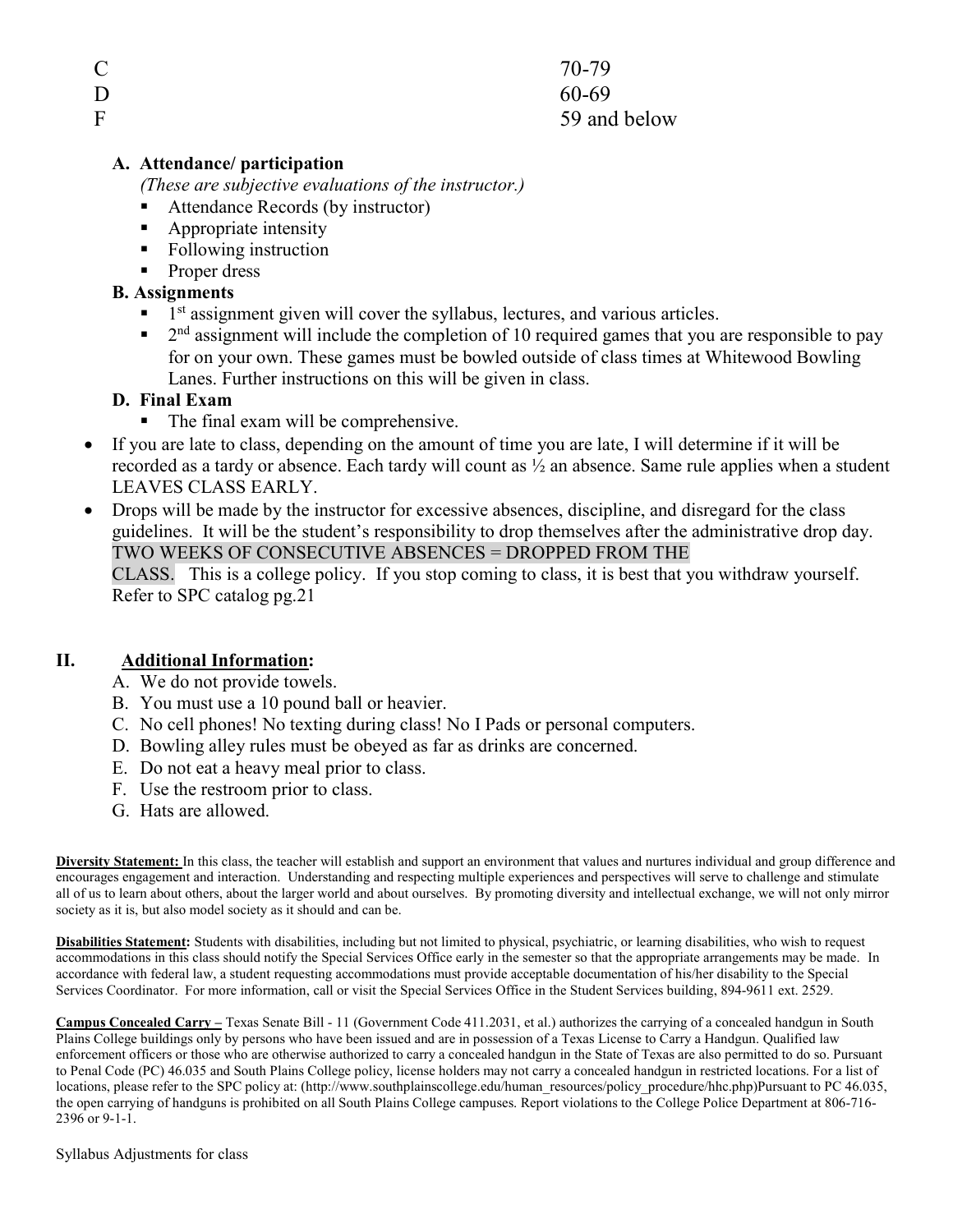Attendance is required for class. Class attendance will be adjusted as needed to meet special circumstances encountered. Special assignments may be used in order to accommodate these special circumstances. If you are sick or have ANY symptoms of being sick please contact me via email at bbradshaw@southplainscollege.edu and arrangements will be made. Please do not come to class if you are showing any symptoms of being sick. I will work with you in order to keep you up with any work you may have missed. If you are placed in the hospital for any reason please inform me of your situation using my email address or have someone inform me if you are not able to yourself and we can adjust your class work to keep you up to date.

The semester is in your control by wearing your mask, social distancing and limiting the things you do at and outside of school. In order for us to return to some kind of normal it takes everyone doing their part and being responsible for their actions. Your actions or lack of actions can change everyone's future, so please think about what you are doing and be as safe as possible. IF WE HAVE TO CLOSE FACE TO FACE CLASSES AND GO ONLINE ONLY BE PREPARED TO COMMUNICATE THROUGH YOUR SPC EMAIL ADDRESS…………..

Stay in communication with me during the semester and we will forge through this together. You will be updated as needed if conditions change for our class. Watch your SPC email address for updates and notifications.

My cell number is 806-543-9277 if you need to call me for any reason…please call between 8am and 6pm.

have read and understand all the information on this syllabus for the class. Print name